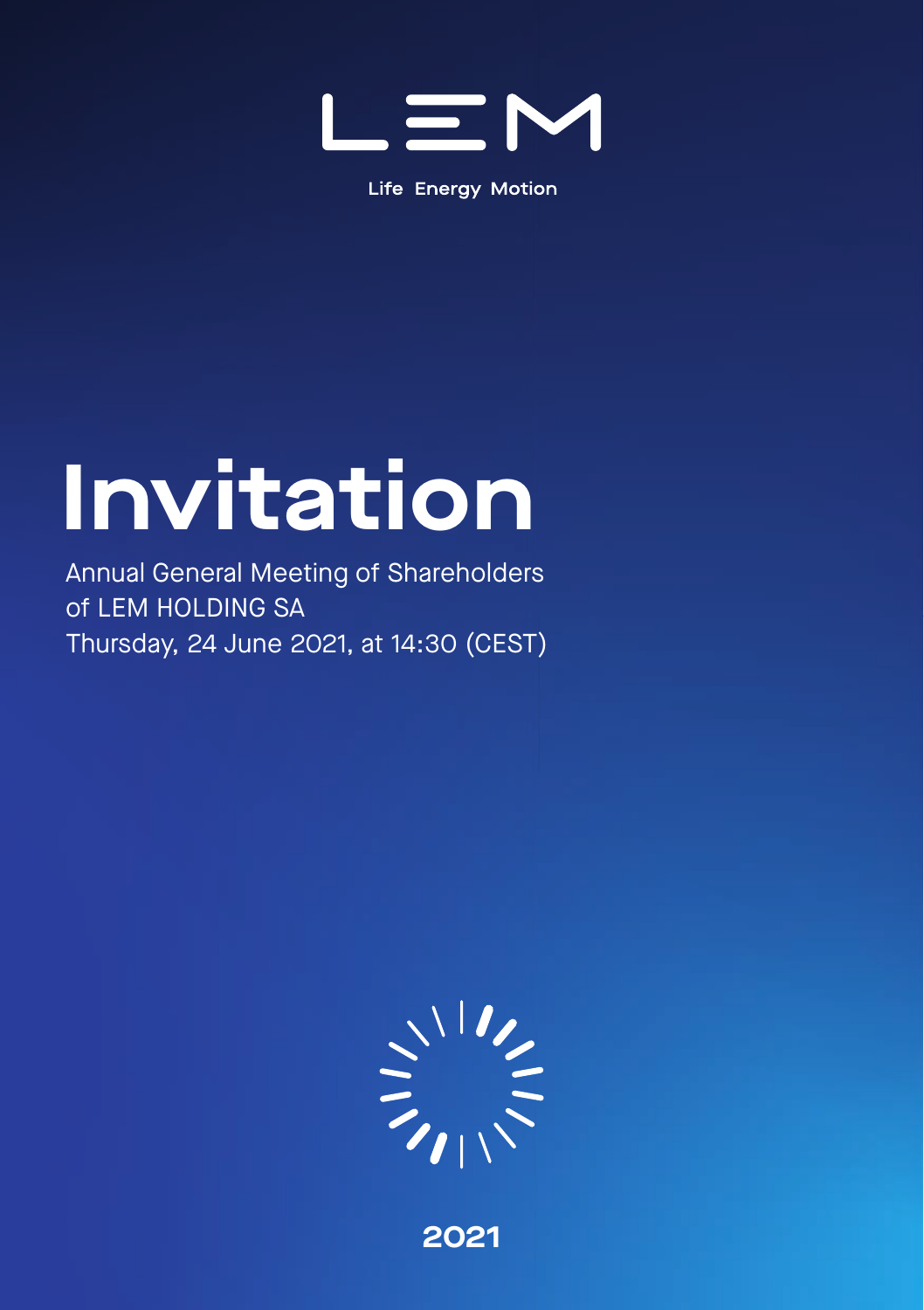## **Invitation to the Annual General Meeting of Shareholders 2021 of LEM HOLDING SA**

LEM's Board of Directors is pleased to announce the Annual General Meeting of Shareholders 2021.

#### **Date and time**

Thursday, 24 June 2021 at 14:30 (CEST)

#### **Place**

LEM HOLDING SA, chemin des Aulx 8, 1228 Plan-les-Ouates

**Format** Restricted, without the attendance of shareholders in person

#### **Special Notice**

Based on Article 27 of the Ordinance 3 of the Swiss Federal Council of 19 June 2020 on Measures to Combat the Coronavirus, the Board of Directors regrettably had to decide to hold the Annual General Meeting of Shareholders 2021 of LEM HOLDING SA without the attendance of shareholders. Consequently, you are required to exercise your voting rights by instructing the Independent Representative.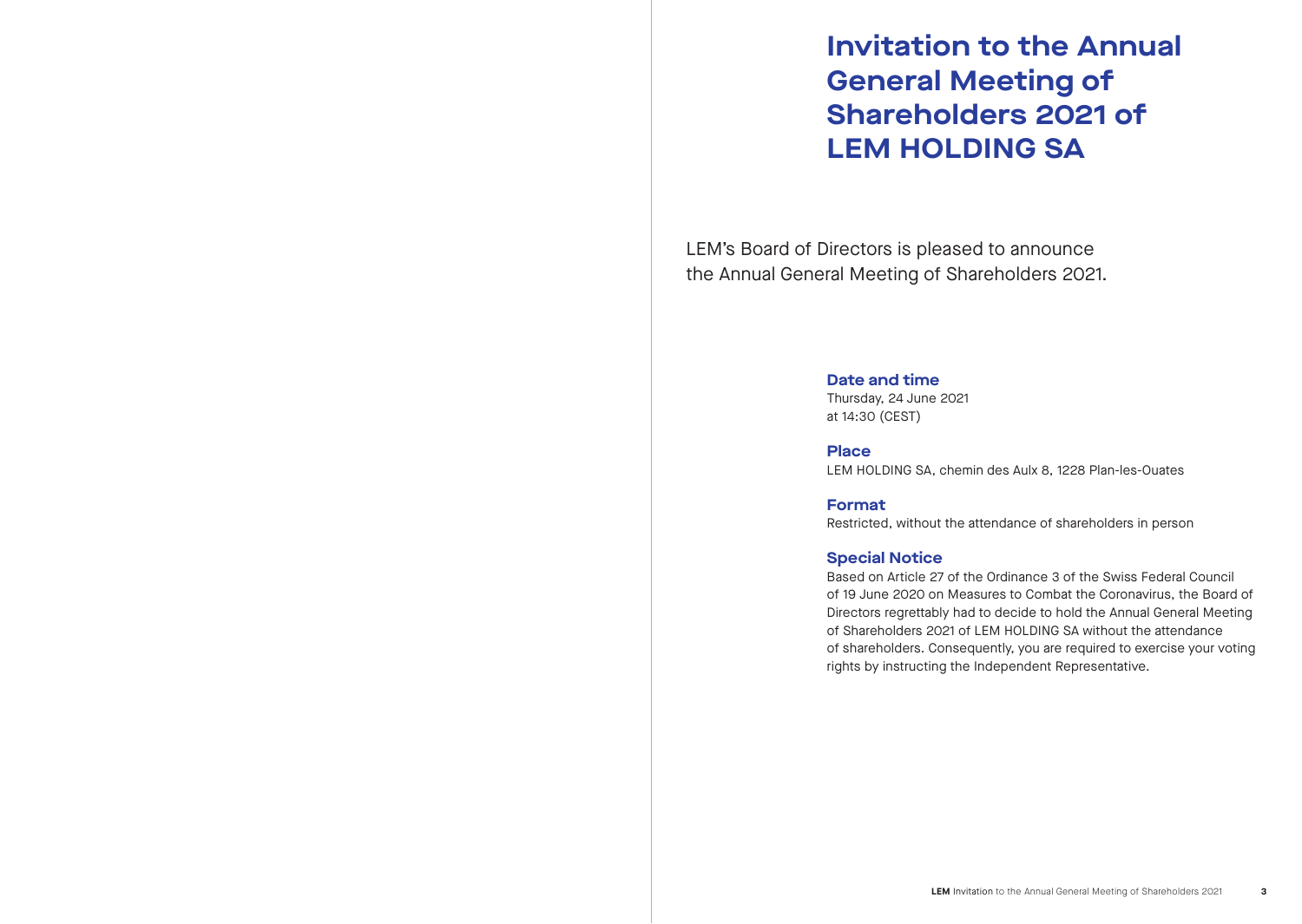# **life energy motion**

**Leading the world in electrical measurement, LEM engineers the best solutions for energy and mobility, ensuring that our customers' systems are optimized, reliable and safe.**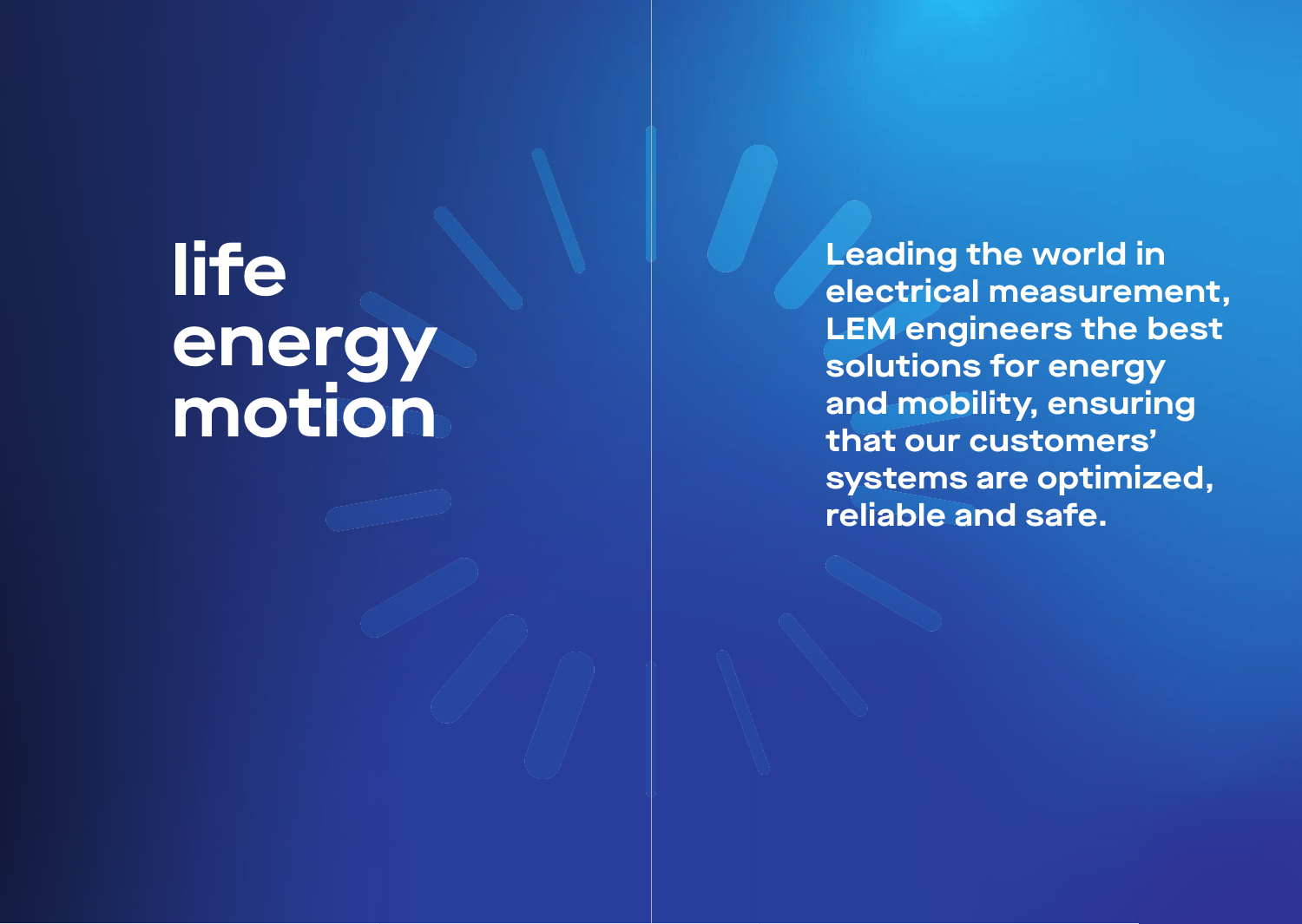### **1 Reporting for financial year 2020/21**

- 
- Management report Consolidated financial statements of the LEM Group
- Annual financial statements of LEM HOLDING SA
- Compensation report
- Auditors' reports

#### **1.1 Approval of the management report, the consolidated financial statements of the LEM Group, the annual financial statements of LEM HOLDING SA as at 31 March 2021**

Proposal: The Board of Directors proposes that the management report, the consolidated financial statements of the LEM Group and the annual financial statements of LEM HOLDING SA be approved.

#### **1.2 Consultative vote on the compensation report 2020/21**

Proposal: The Board of Directors recommends that the compensation report as per pages 54 to 59 of the Financial Report be accepted (non-binding consultative vote).

Explanation: The compensation report contains the principles governing the compensation paid to the Board of Directors and the Executive Management and reports on the amounts paid to the members of both bodies for the financial year 2020/21.

#### **2 Appropriation of available earnings and distribution**

Proposal: The Board of Directors proposes that the total available earnings for the financial year 2020/21 of LEM HOLDING SA be allocated as follows:

#### in CHF thousands

| Net profit of the financial year<br>Total available earnings | 57'520<br>124'829 |
|--------------------------------------------------------------|-------------------|
|                                                              |                   |
| Variation of treasury shares                                 | (575)             |
| Balance brought forward from previous financial year         | 67'884            |

#### **Proposal of the Board of Directors**

| Ordinary dividend <sup>1</sup> | (47'880) |
|--------------------------------|----------|
| Balance to be carried forward  | 76'949   |

1 Dividend-bearing shares are all shares issued except for treasury shares held by LEM HOLDING SA and its subsidiaries as of the record date. The amount of CHF 47'880 presented is calculated on the total number of shares issued as of 31 March 2021. If the total amount of the ordinary dividend is higher or lower, the difference will be balanced through the appropriation of the available earnings reserve.

**Agenda and proposals** Explanation: The Board of Directors proposes the distribution of an ordinary dividend of CHF 42 per share. Net of the Swiss withholding tax of 35%, this is an ordinary net cash dividend of CHF 27.3 per share. The shares will be traded ex-dividend as of 01 July 2021. The net dividend will be paid on 06 July 2021.

> Shares held by LEM HOLDING SA or any of its subsidiaries are not entitled to dividends.

#### **3 Discharge of the Board of Directors and the Executive Management**

Proposal: The Board of Directors proposes that the members of the Board of Directors and the Executive Management be granted discharge for the financial year 2020/21.

#### **4 Approval of the compensation of the Board of Directors**

Proposal: The Board of Directors proposes that the shareholders approve a maximum aggregate amount of compensation of the members of the Board of Directors for the term of office from the Annual General Meeting 2021 until the Annual General Meeting 2022 of CHF 1'100'000.

Explanation: The proposed maximum aggregate amount of CHF 1'100'000 is composed of the following (non-binding) components:

- Gross fixed compensation of CHF 910'000 based on the gross Board of Directors membership fees (CHF 250'000 for the Chairman and CHF 80'000 for each member) and the Committee membership fees (CHF 40'000 for the Committee's chairman and CHF 20'000 for each member) for the six members of the Board of Directors' proposed re-election under agenda item 7 below. For further details on the compensation system of the Board of Directors, please refer to the compensation report 2020/21, pages 54 to 59 of the Financial Report; plus
- Related employer contributions to social security; plus
- Reserve amount, which allows for flexibility in the event of extraordinary events such as significant additional workload of all or certain members of the Board of Directors that requires additional compensation, including membership in ad hoc committees, or an increase in mandatory social security contributions due to a change of applicable contribution rates.

Members of the Board of Directors do not receive any variable compen sation. The actual payout to the members of the Board of Directors for the term of office from the Annual General Meeting 2021 until the Annual General Meeting 2022 will be disclosed in the compensation report 2021/22.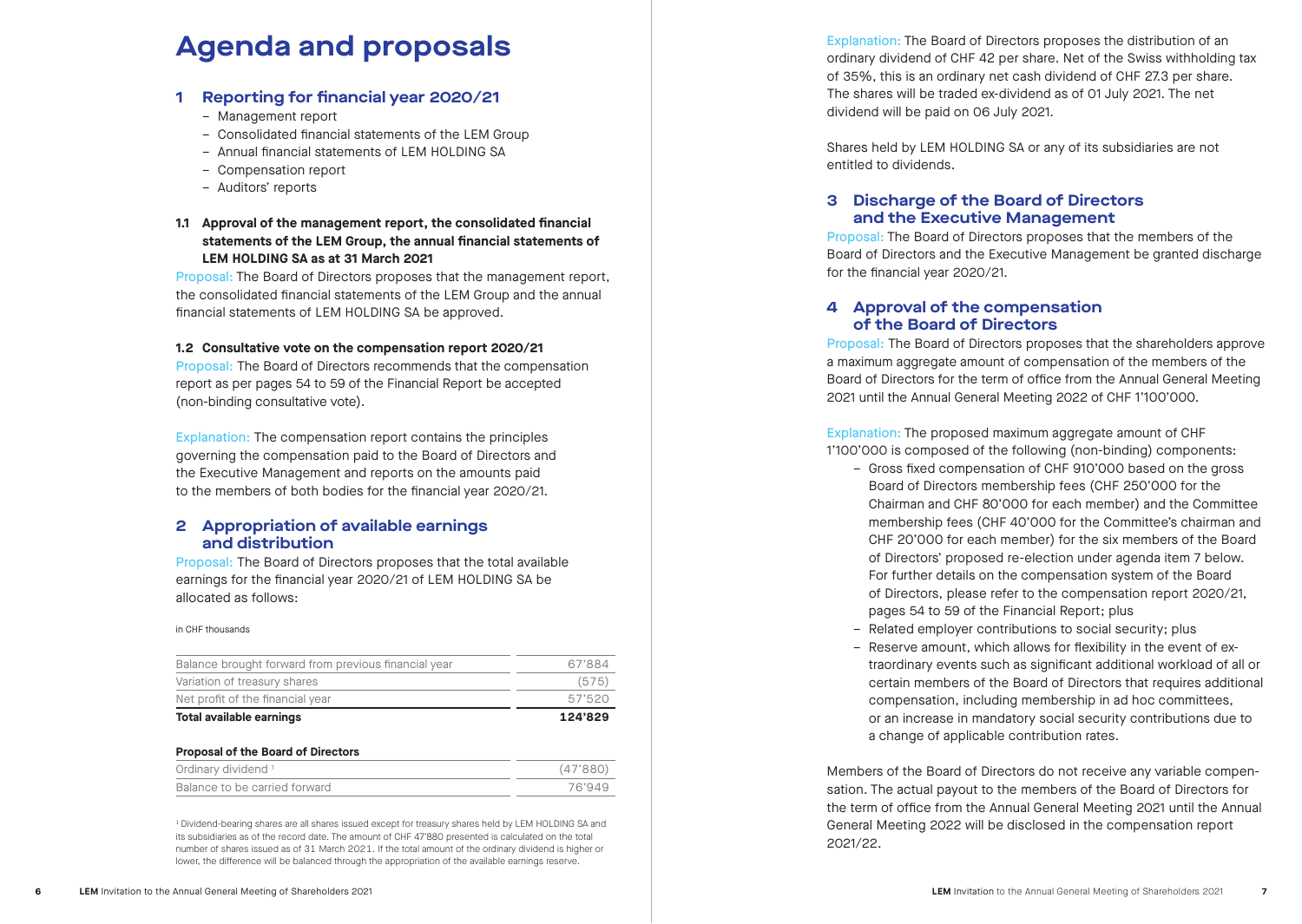### **5 Approval of the compensation of the Executive Management**

The approval of the compensation of the members of the Executive Management is divided into three separate votes:

- 1. The first approval relates to the gross short-term variable compensation to be paid to the members of the Executive Management under the Leadership for Results (L4R) plan – short-term incentive for financial year 2020/21 (retrospective approval).
- 2. The second approval relates to the maximum gross long-term variable compensation to be granted to the members of the Executive Management under the Leadership for Results (L4R) plan – long-term incentive for financial year 2021/22 (prospective approval) to be paid out in July 2024.
- 3. The third approval relates to the maximum fixed compensation of the members of the Executive Management for the period from 1 October 2021 to 30 September 2022 (prospective approval).

#### **5.1 Vote on the aggregate amount of short-term variable compensation of the Executive Management for financial year 2020/21**

Proposal: The Board of Directors proposes that the shareholders approve an aggregate amount of short-term variable compensation of the members of the Executive Management for the preceding completed financial year 2020/21 of CHF 984'332.

Explanation: The proposed amount of CHF 984'332 is composed of the following components:

- Gross short-term variable compensation of the members of the Executive Management for the financial year 2020/21 of CHF 894'847; plus
- Related employer contributions to social security of CHF 89'485.

For further details, please refer to the compensation report 2020/21, pages 54 to 59 of the Financial Report.

#### **5.2 Vote on the maximum aggregate amount of long-term variable compensation of the Executive Management for financial year 2021/22**

Proposal: The Board of Directors proposes that the shareholders approve a maximum aggregate amount of long-term variable compensation to be granted to the members of the Executive Management for financial year 2021/22 of up to CHF 1'870'000.

Explanation: The proposed maximum amount of CHF 1'870'000 is composed of the following (non-binding) components:

- Maximum gross long-term variable compensation under the Leadership for Results (L4R) plan of the members of the Executive Management. This maximum amount assumes that all performance targets will be reached at the maximum possible level under the L4R LTI (Long-Term Incentive) plan rules of CHF 1'700'000; plus
- Estimated related employer contributions to social security of CHF 170'000.

The L4R LTI plan is an annual long-term incentive plan, which is based on the performance of LEM evaluated over a period of three consecutive fiscal years. The performance criterion is the cumulated economic value added (EVA) over these three fiscal years. For further details, please refer to the compensation report 2020/21, pages 54 to 59 of the Financial Report.

The actual payout to the members of the Executive Management for grants awarded during financial year 2021/22 will be disclosed in the compensation report 2023/24.

### **5.3 Vote on the maximum aggregate amount of fixed compensation of the Executive Management for the period from 1 October 2021 to 30 September 2022**

Proposal: The Board of Directors proposes that the shareholders approve a maximum aggregate amount of fixed compensation for the members of the Executive Management for the period from 1 October 2021 to 30 September 2022 of up to CHF 2'600'000.

Explanation: The proposed maximum amount of CHF 2'600'000 is composed of the following (non-binding) components:

- Gross base salaries of the members of the Executive Management of CHF 2'160'000; plus
- Related employer contributions to social security and pension fund of CHF 440'000.

The actual payout to the members of the Executive Management for the period from 1 October 2021 to 30 September 2022 will be disclosed in the compensation reports 2021/22 and 2022/23, respectively.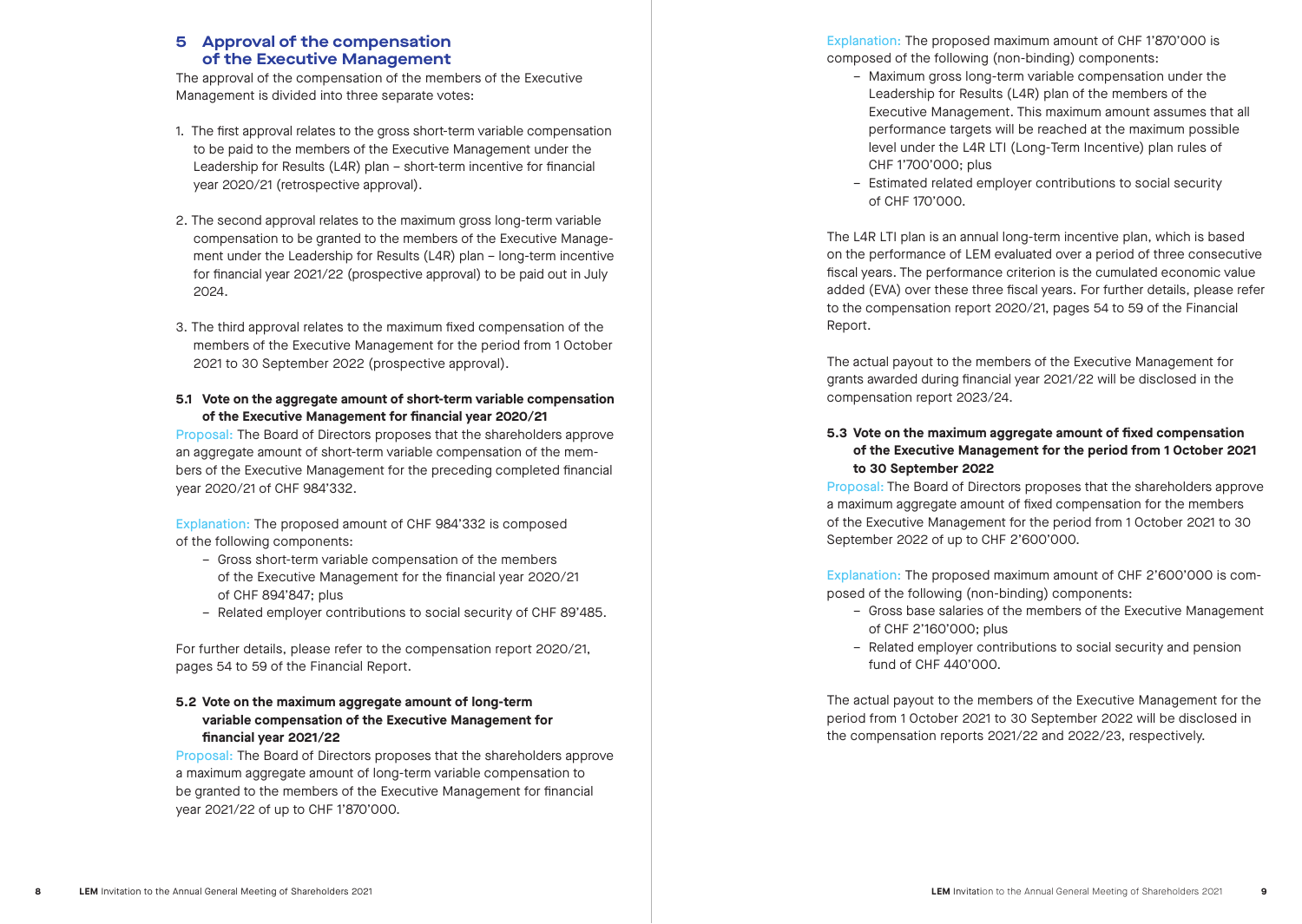#### **6 Amendment to the Articles of Incorporation**

Proposal: With the purpose of allowing more flexibility for the shareholders of LEM HOLDING SA in the election or re-election of members of the Board of Directors, while keeping such flexibility limited to justified exceptional cases, the Board of Directors proposes to amend the Article 17, last paragraph, of the Articles of Incorporation as follows:

#### **Old version**

Original version in French: L'âge limite pour remplir la fonction de membre du conseil d'administration de la société est fixé à septante ans (70) révolus. Un membre du conseil d'administration ne peut ainsi être élu ou réélu s'il a déjà atteint cet âge limite au moment de son élection ou réélection.

Free translation in English: The age limit for exercising the function of member of the board of directors of the company is fixed at seventy years (70). Thus, a member of the board of directors may not be elected or re-elected if the age limit has already been reached at the time of election or re-election.

#### **New version**

Original version in French: En règle générale, l'âge limite pour remplir la fonction de membre du conseil d'administration de la société est fixé à septante ans (70) révolus. Un membre du conseil d'administration ne peut ainsi généralement être élu ou réélu s'il a déjà atteint cet âge limite au moment de son élection ou réélection. Toutefois, il est possible de déroger à cette règle dans des cas exceptionnels et fondés.

Free translation in English: In general, the age limit for exercising the function of member of the board of directors of the company is fixed at seventy years (70). Thus, a member of the board of directors may generally not be elected or re-elected if the age limit has already been reached at the time of election or re-election. However, it is possible to derogate from this rule in justified exceptional cases.

#### **7 Re-elections of members of the Board of Directors, re-election of the Chairman of the Board of Directors**

Proposal: The Board of Directors proposes the re-election of

- Ilan Cohen as member
- Ulrich Jakob Looser as member
- Ueli Wampfler as member, subject to approval of agenda item 6
- Werner Carl Weber as member
- François Gabella as member
- Andreas Hürlimann as member and Chairman (one single vote)

to the Board of Directors for a term of office of one year extending until completion of the next Annual General Meeting.

Re-elections of the proposed nominees will be held individually.

Explanation: The mandates of all members of the Board of Directors will expire at the end of the Annual General Meeting of 24 June 2021.

Ueli Wampfler turned 70 during the preceding financial year. Considering the most valuable services provided by Ueli Wampfler to LEM as member of the Board of Directors and his wide knowledge of LEM's business and culture, the Board of Directors proposes Ueli Wampfler's re-election based on the new Article 17, last paragraph, of the Articles of Incorporation (subject to its approval by the shareholders under agenda item 6).

For further details on the nominees as well as their qualifications, see biographies in the corporate governance report 2020/21, pages 44 to 53 of the Financial Report.

#### **8 Re-elections to the Nomination & Compensation Committee**

Proposal: The Board of Directors proposes the re-election of

- Ulrich Jakob Looser
- Andreas Hürlimann

to the Nomination & Compensation Committee for a term of office of one year extending until completion of the next Annual General Meeting. In case of re-election, Ulrich Jakob Looser will be appointed as chairman of the Nomination & Compensation Committee.

Re-elections of the proposed nominees will be held individually.

#### **9 Re-election of the Independent Representative**

Proposal: The Board of Directors proposes the re-election of the law firm Hartmann Dreyer, Attorneys-at-law, Boulevard de Pérolles 7, 1701 Fribourg/Freiburg, Switzerland, as Independent Representative for a term of office of one year extending until completion of the next Annual General Meeting.

#### **10 Re-election of the statutory auditors**

Proposal: The Board of Directors proposes the re-election of Ernst & Young Ltd., Lancy, as statutory auditors for the financial year 2021/22.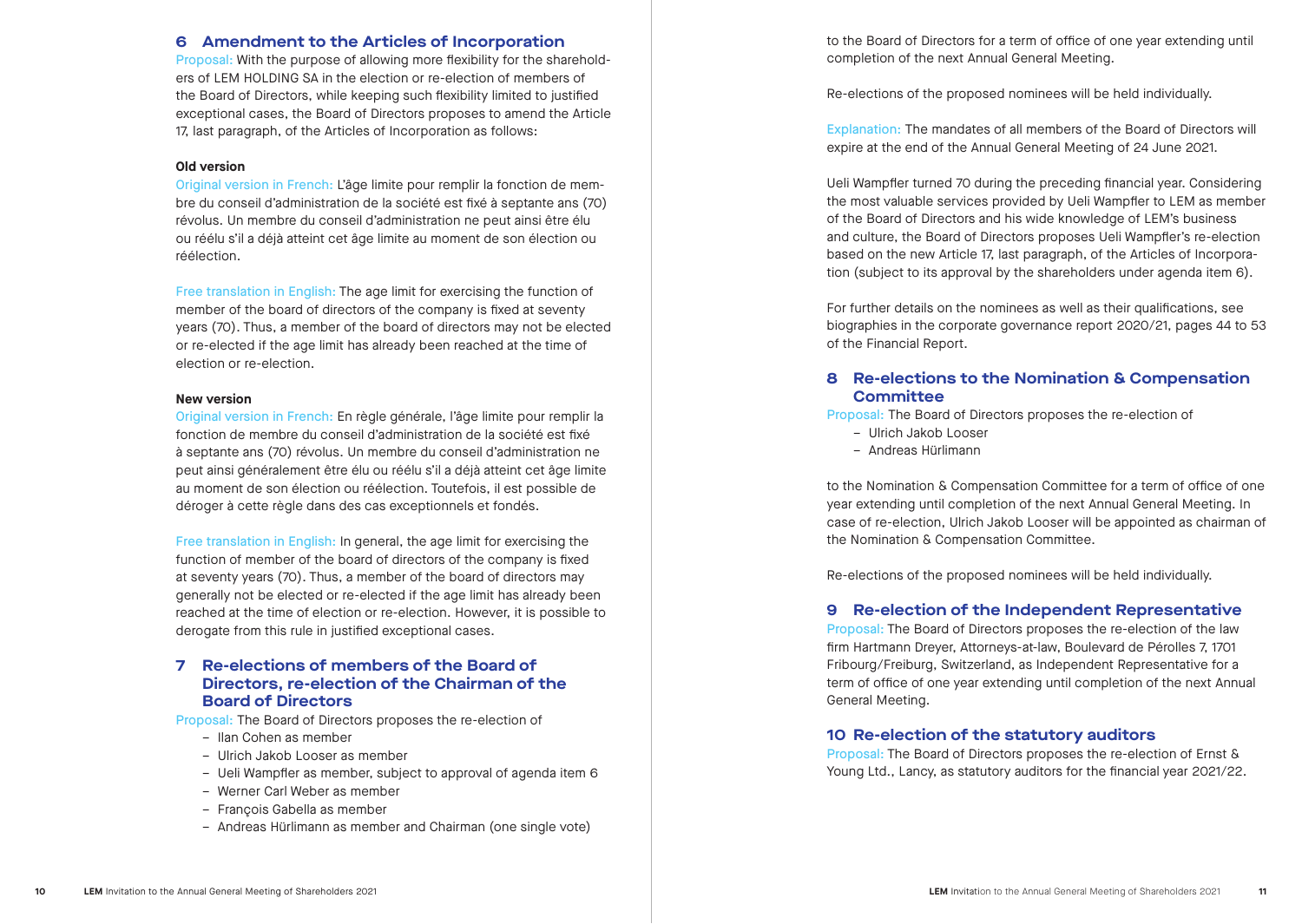## **Organizational information**

#### **Annual report**

The annual report 2020/21 is available in two documents. The first is the Annual Review, which is effectively the management report on the year's performance. The second is the Financial Report, consisting of the consolidated financial statements of the LEM Group, the annual financial statements of LEM HOLDING SA, the compensation report, the corporate governance report and the reports of the statutory auditors. Both documents can be accessed on LEM's website https://www.lem.com/en/investors and select > Financial Reports. A hard copy of the Annual Review is sent to shareholders. A hard copy of the Financial Report is sent to shareholders upon request to LEM HOLDING SA, c/o areg.ch ag, Fabrikstrasse 10, 4614 Hägendorf, Switzerland. The full annual report is also available for inspection from 02 June 2021 at the registered office of LEM HOLDING SA, which is located at chemin des Aulx 8, 1228 Plan-les-Ouates, Switzerland. The annual report 2020/21 is only available in English.

#### **Voting entitlement**

Those shareholders entered in the share register on 15 June 2021, 17:00 (CEST) are entitled to vote.

From 15 June 2021, 17:00 (CEST) up to and including 24 June 2021, no entries will be made in the share register which would create a right to vote at this year's Annual General Meeting. Shareholders who sell part or all of their shares before the Annual General Meeting are no longer entitled to vote to that extent.

#### **Proxies to the Independent Representative**

Considering the evolution of the Coronavirus pandemic, shareholders are not permitted to attend the Annual General Meeting 2021 of LEM HOLDING SA in person. Shareholder voting rights can exclusively be exercised through the Independent Representative, Hartmann Dreyer, Attorneys-at-law, Boulevard de Pérolles 7, P.O. Box 736, 1701 Fribourg/ Freiburg, Switzerland. No entry cards may be ordered and admission to the Annual General Meeting in person will not be granted.

The enclosed registration form may be used as power of attorney to the Independent Representative and for voting instructions. Both have to be returned by enclosed envelope not later than 18 June 2021 to LEM HOLDING SA, c/o areg.ch ag, Fabrikstrasse 10, 4614 Hägendorf, Switzerland.

To the extent you do not provide specific instructions to the Independent Representative, you instruct the Independent Representative to vote your shares in favor of the proposals of the Board of Directors with respect to the items listed on the agenda. The same shall apply for additional or alternative proposals to the agenda items included in this invitation and for new agenda items.

#### **Electronic proxies and voting instructions**

Alternatively, shareholders have the possibility to cast their votes by issuing electronic proxies and voting instructions to the Independent Representative via Netvote: www.netvote.ch/lem. Shareholders may provide or change any voting instructions they have communicated electronically until but not later than 18 June 2021 at 23:59 (CEST). The e-voting fact sheet and requisite login data are part of the enclosed meeting materials supplied to the shareholders.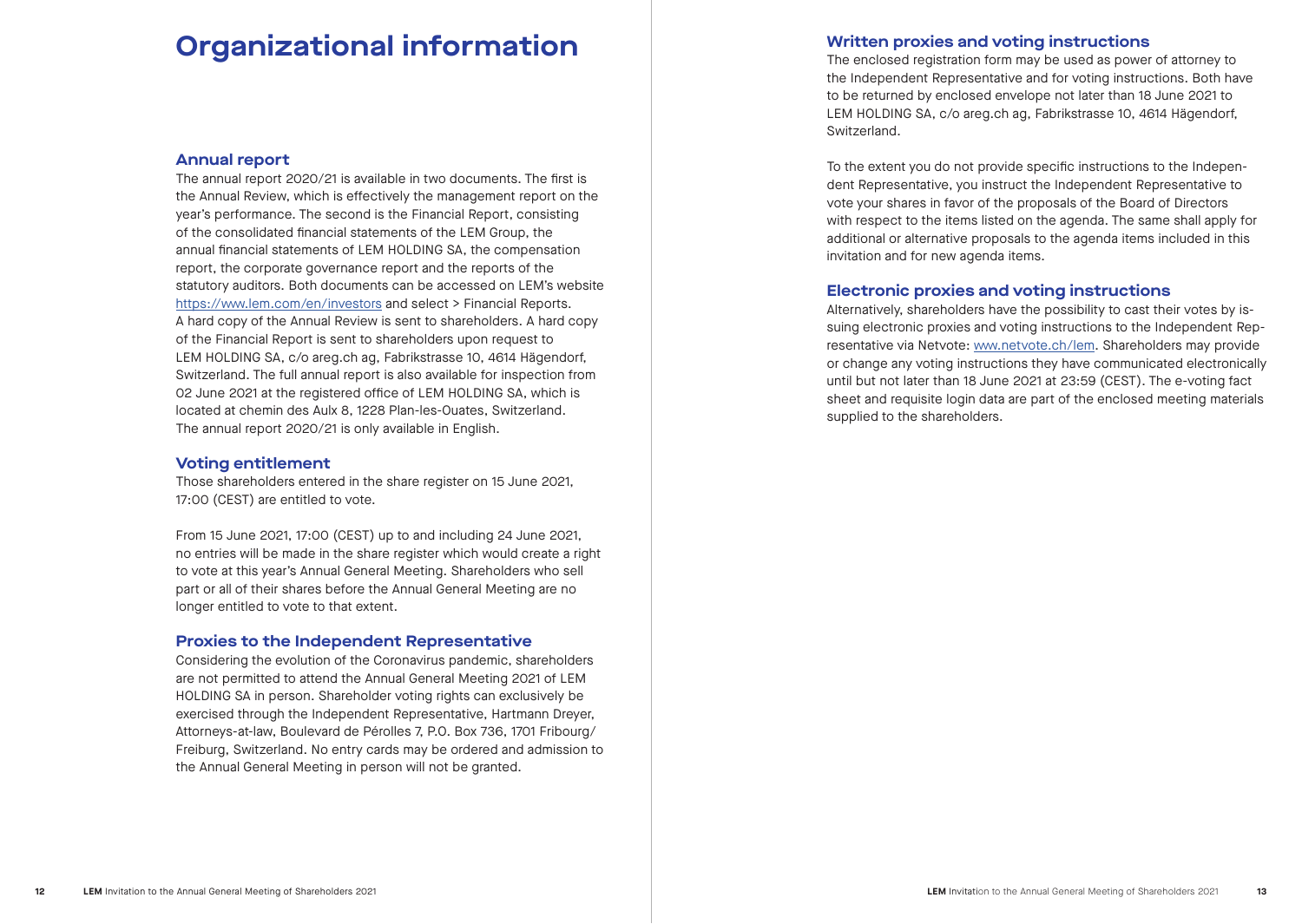#### **Correspondence**

We kindly request that shareholders submit any correspondence in connection with the Annual General Meeting by priority mail to LEM HOLDING SA, c/o areg.ch ag, Fabrikstrasse 10, 4614 Hägendorf, Switzerland.

### **Invitation**

This invitation will be published in the Swiss Commercial Gazette on 02 June 2021.

Plan-les-Ouates, 19 May 2021 On behalf of the Board of Directors of LEM HOLDING SA

Andreas Hürlimann, Chairman of the Board of Directors

LEM HOLDING SA Chemin des Aulx 8 1228 Plan-les-Ouates Switzerland Phone: +41 22 706 11 11 www.lem.com